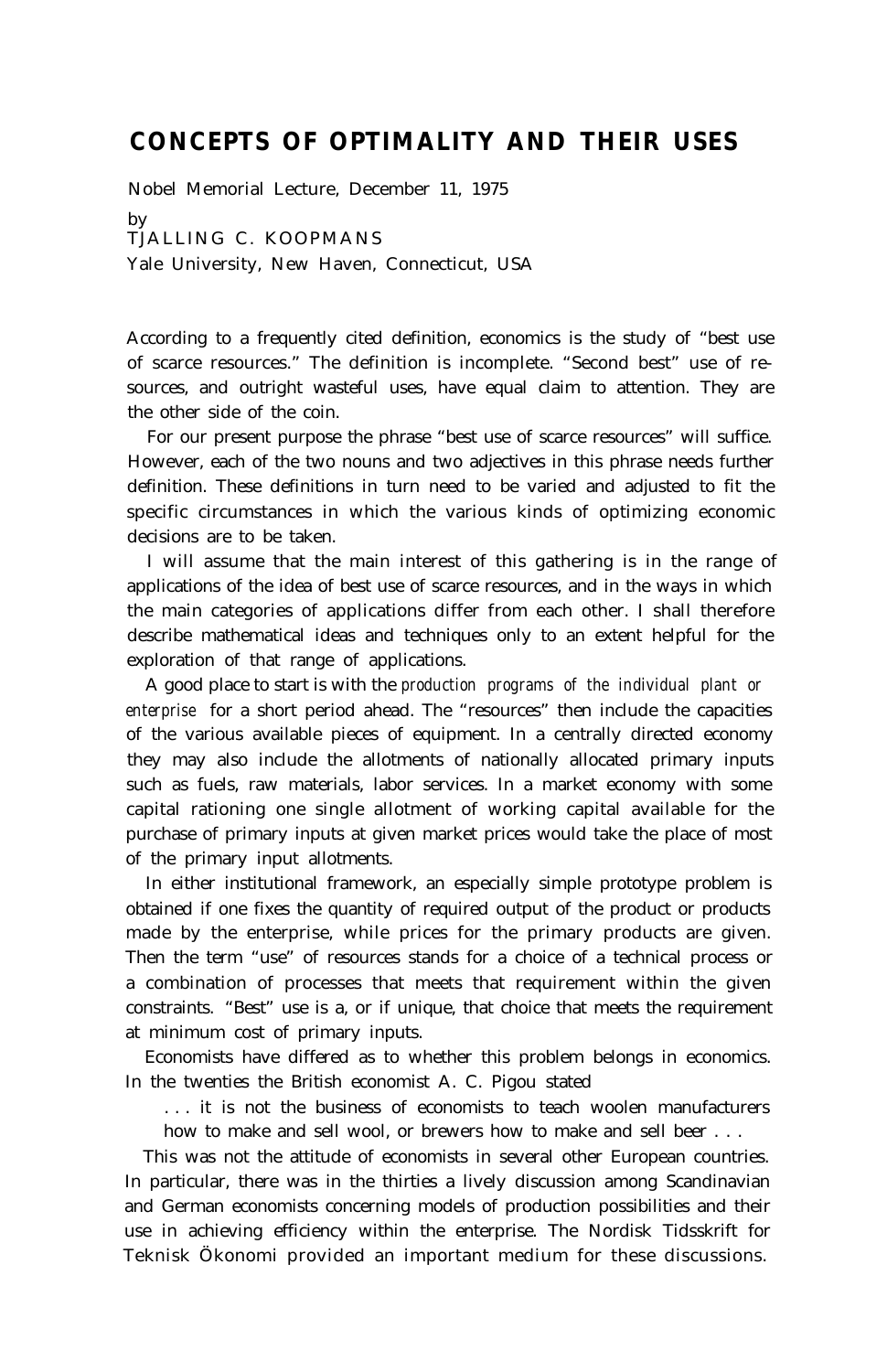Significant contributions<sup>1</sup> were made by Carlson, Frisch, Gloerfelt Tarp, Schmidt, Schneider, Stackelberg, and Zeuthen.

Thus the situation at the end of the thirties was one in which important practical problems in the best use of resources within the enterprise had been neglected by economists in several countries, and had been taken up by only a handful of economists in a few other countries. In addition, the problems were of a kind in which special knowledge possessed by other professions, mathematicians, engineers, managers, was pertinent. One could therefore have expected important new contributions to come from these neighboring professions.

This is precisely what happened, and several times over. Chronologically first was the publication by the mathematician Leonid V. Kantorovich (1939, in Russia) of a 68-page booklet entitled, in translation (1960), "Mathematical Methods of Organizing and Planning of Production." The importance of this publication is due to the simultaneous presence of several ideas or elements, some of which had also been present in earlier writings in different parts of economics or mathematics. I enumerate the elements.

(1) *A model of production* in terms of a finite number of distinct production processes, each characterized by constant ratios between the inputs and outputs specific to the process.

This element has a long history in economics. It is found in Walras (1874, Lecon 41; 1954, Lesson 20), Cassel (1919, Ch. IV), the mathematician von Neumann (1936), Leontief (1936, 1941), all dealing with models of the productive system as a whole. However, the feature most important for our purpose was present only in the classical writers in the theory of international trade<sup>2</sup> and in the models of von Neumann and of Kantorovich. This feature is that the output of one-and-the-same required commodity can in general be achieved by more than one process. The same specified vector of outputs of all required commodities can therefore in general be obtained as the outcome of many different combinations of processes. Two such combinations may differ in the list of processes included - and in the levels of activity assigned to the processes they both use. It is due to this element of choice between alternative ways of achieving the same end result that a genuine optimization problem arises. It is true that Walras also optimized (1954, Lesson 36) on the choice of processes, but from an infinite collection defined by a differentiable production function. It is precisely this choice of a more general collection of processes that delayed the recognition by economists of the applications that are our present topic:

(2) The perception of a wide range of *practical applications* of the model to industries that themselves are sources for the data required by these applications.

<sup>1</sup>For references to these authors and to the Pigou quotation, see Koopmans (1957), p. 185.  $2$ See the references to Torrens (1815), Ricardo (1817), Mill (1852), Graham (1923), and others in the survey article by Chipman (1965).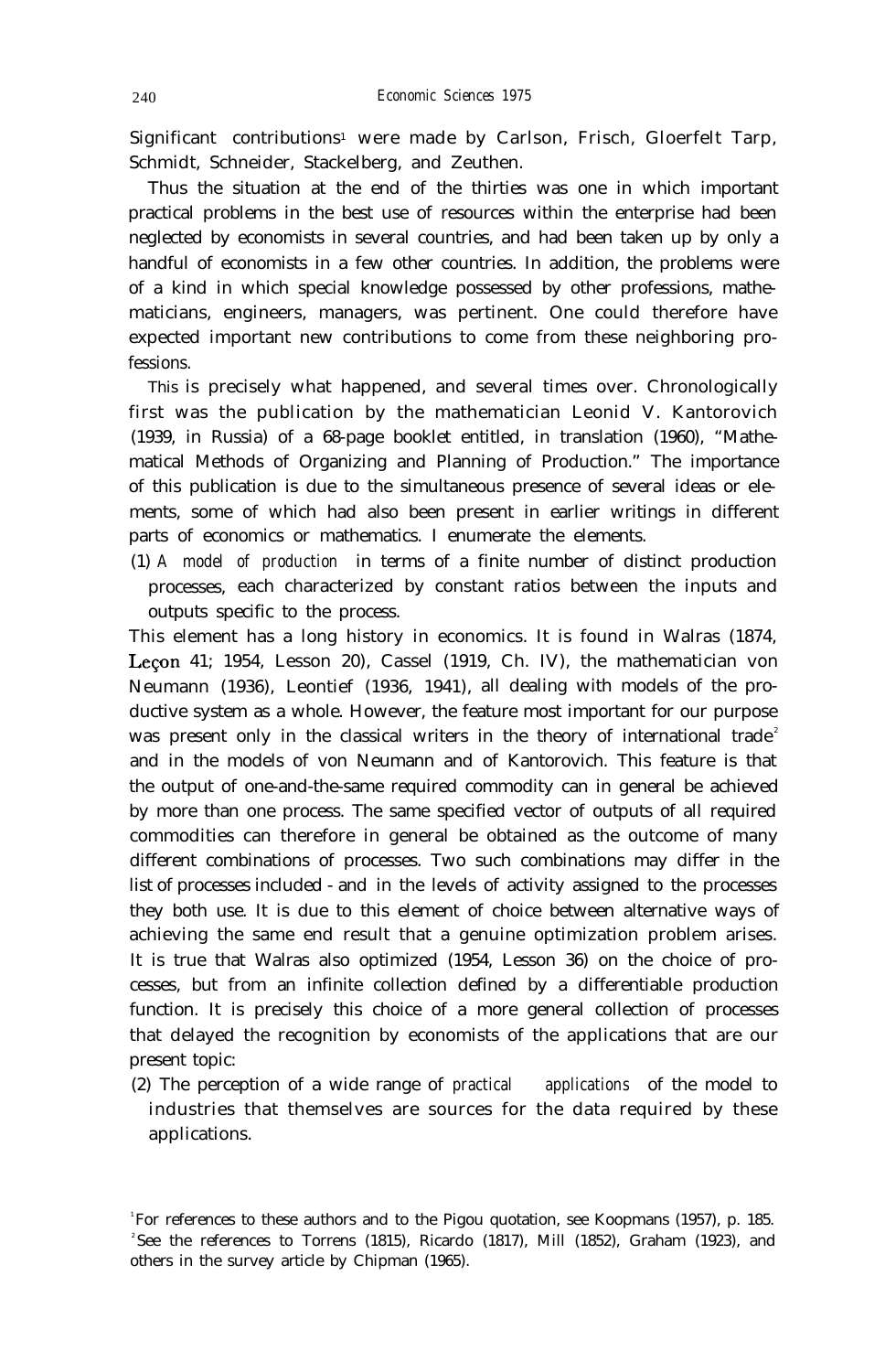These included the transportation problem to be discussed below, an agricultural problem, and various industrial applications. The definition and collection of available data of a different, more aggregative, kind was also an important element in Leontief's input-output analysis.

(3) The demonstration that with an optimal solution of the given problem, whether of cost minimization or output maximization, one can associate what in Western literature has been called *shadow prices,* one for each resource, intermediate commodity or end-product.

Kantorovich's term in 1939 was "resolving multipliers", which he changed to "objectively determined valuations"<sup>3</sup> in his book of 1959. In general, these valuations are equal to the first derivatives, of the negative of the cost minimum, with respect to the specified availabilities of the goods in question. In mathematical terminology these valuations have also been called "dual variables", in contrast with the activity levels assigned to the processes, which are then called "primal variables". Analogous dual variables occur also in von Neumann's model of proportional growth, with an interpretation as prices in competitive markets.

- (4) The identification of a *separation theorem* for convex sets due to Minkowski as a mathematical basis for the existence of the dual variables<sup>4</sup>.
- *(5)* The *computation* of optimal values of the primal and associated dual variables for illustrative examples, and some indications toward calculating such solutions in more complex cases.

Finally, brief but precise explanations of

- (6) The interpretation of the dual variables as defining equivalence ratios *(rates of substitution)* between different primary inputs and/or different required outputs, and
- (7) the additional interpretation of the dual variables as *guides for* the coordination of *allocative decisions* made in different departments or organizations.

I shall return to (7) below.

Kantorovich's work of 1939 did not become known in the West until the late fifties or early sixties. Meanwhile the transportation model was redeveloped in the West without knowledge of the work on this topic by Kantorovich (1942, reprinted 1958) and Kantorovich and Gavurin (1940, 1949). The Western contributions were made by Hitchcock (1941), Koopmans (memo dated 1942, published 1970; articles of 1949 and 1951 (with Reiter), Dantzig (Ch. XXIII in Koopmans, ed., 1951).

The general linear model was rediscovered and developed by George B. Dantzig and others associated with him, under the initial stimulus of the scheduling problems of the United States Air Force. The term "linear programming" came into use for the mathematical analysis and computational procedures associated with this model. A compact early publication of this

<sup>3</sup>Ob'ektivno obuslovlennye otsenki.

<sup>4</sup>For this purpose von Neumann had used the heavier tool of a topological fixed-point theorem. The dispensibility of this for his purpose was shown later by Gale (1956) and by Koopmans and Bausch (1959, Topic 5).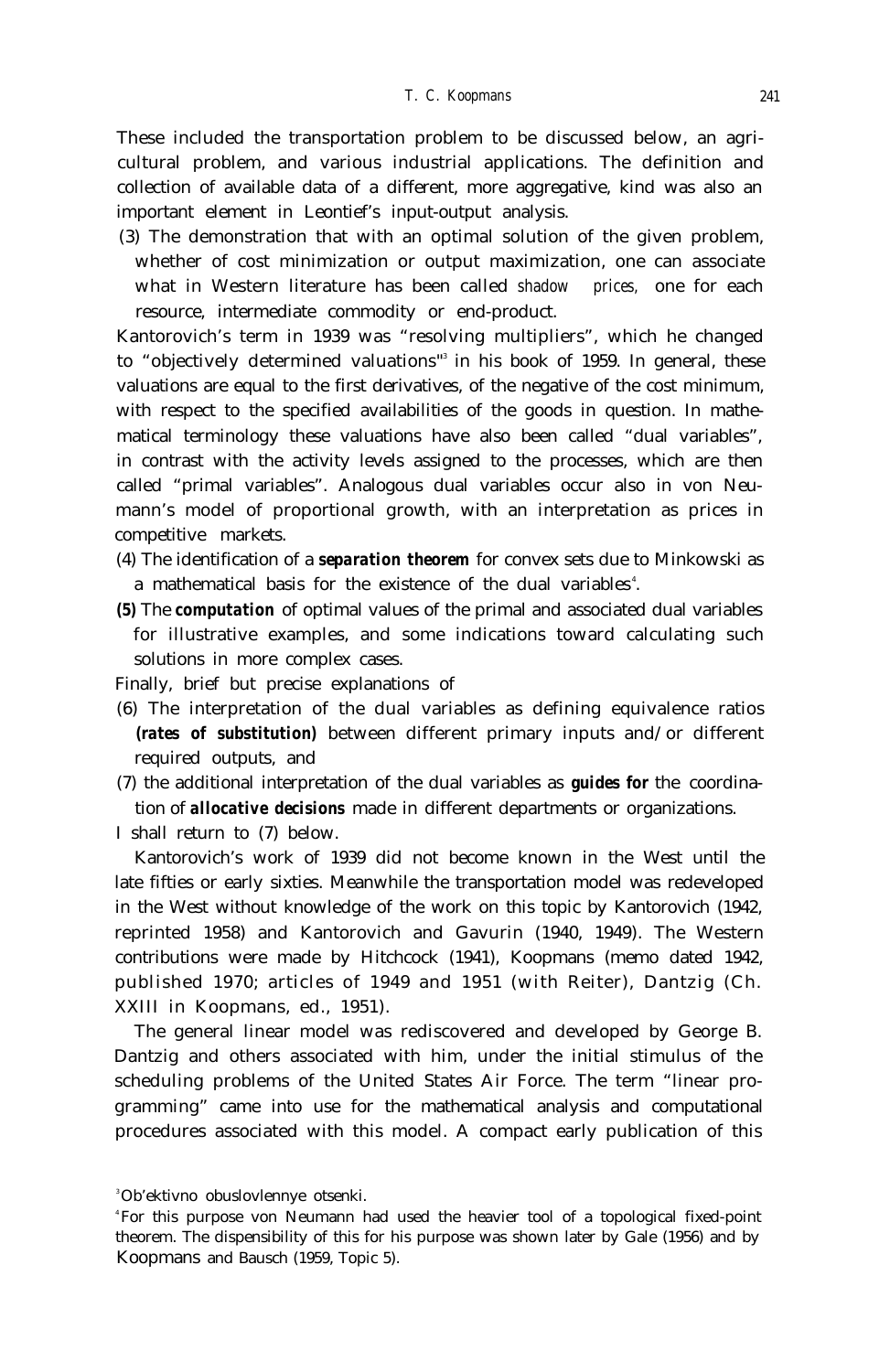work can be found in a volume entitled "Activity Analysis of Production and Allocation", edited by Koopmans (195 1). Substantial further developments appeared in such Journals as Econometrica, Management Science, Operations Research, and were brought together in Dantzig's "Linear Programming and Extensions" (1963), a book that was many years in the making. These developments, in which many mathematicians and economists took part, went substantially beyond the earlier work of Kantorovich, in several directions. I note only a few of the extensions to the elements listed above.

- *(2') Extension of the range of applications* to animal feeding problems, inventory and warehousing problems, oil refinery operations, electric power investments<sup>5</sup> and many other problems.
- (3', 4') Further clarification of the *mathematical relations between primal and dual variables* and their extension to *nonlinear programming* by Tucker, Gale, Kuhn and others.

This work also traced additional mathematical origins or precursors for the duality theory of linear programming in the work on game theory by von Neumann (1928 and, with Morgenstern, 1944) and by Ville (1938), and in work on linear inequalities by Gordan (1873), Farkas (1902), Stiemke (1915), Motzkin (1936) and others.<sup>7</sup>

(5') The development by Dantzig of the *simplex method* for maximizing a linear function under linear constraints (including inequalities) and the further improvements to this method by Dantzig and others.

The simplex method has become the principal starting point for a family of algorithms dealing with linear and convex nonlinear allocation problems. These methods can be set up so as to compute optimal values of both primal and dual variables.

Most important to economic theory as well as application was a further extension of (7) into

(7') analysis of the *role or use of prices* toward best allocation of resources, either through the operation of competitive markets, or as an instrument of national planning.

These ideas, again, have a long history in economics. In regard to competitive markets, they go back at least as far as Adam Smith (1776), and were eloquently restated and developed by Hayek (1945). Important writers on the use of prices in socialist planning were Barone (1908), Lange (1936), and Lerner (1937, 1938). The new element in the work by Koopmans (1949, 1951) and Samuelson (1949, 1966) was the use of the linear model and, in my own case, the attempt to develop what may be called a *pre-* institutional theory of allocation of resources. It was already foreshadowed in the work of Lange and Lerner that hypothetical perfect competition and hypothetical perfect planning both imply efficient allocation of resources - although neither occurs in reality.

<sup>\*</sup> See, for instance, Massé and Gibrat (1957).

<sup>&</sup>lt;sup>6</sup>See Gale, Kuhn and Tucker (1951), Kuhn and Tucker (1950), and, for a summary, Tucker (1957).

<sup>7</sup> For references see Dantzig (1963), Ch. 2-3.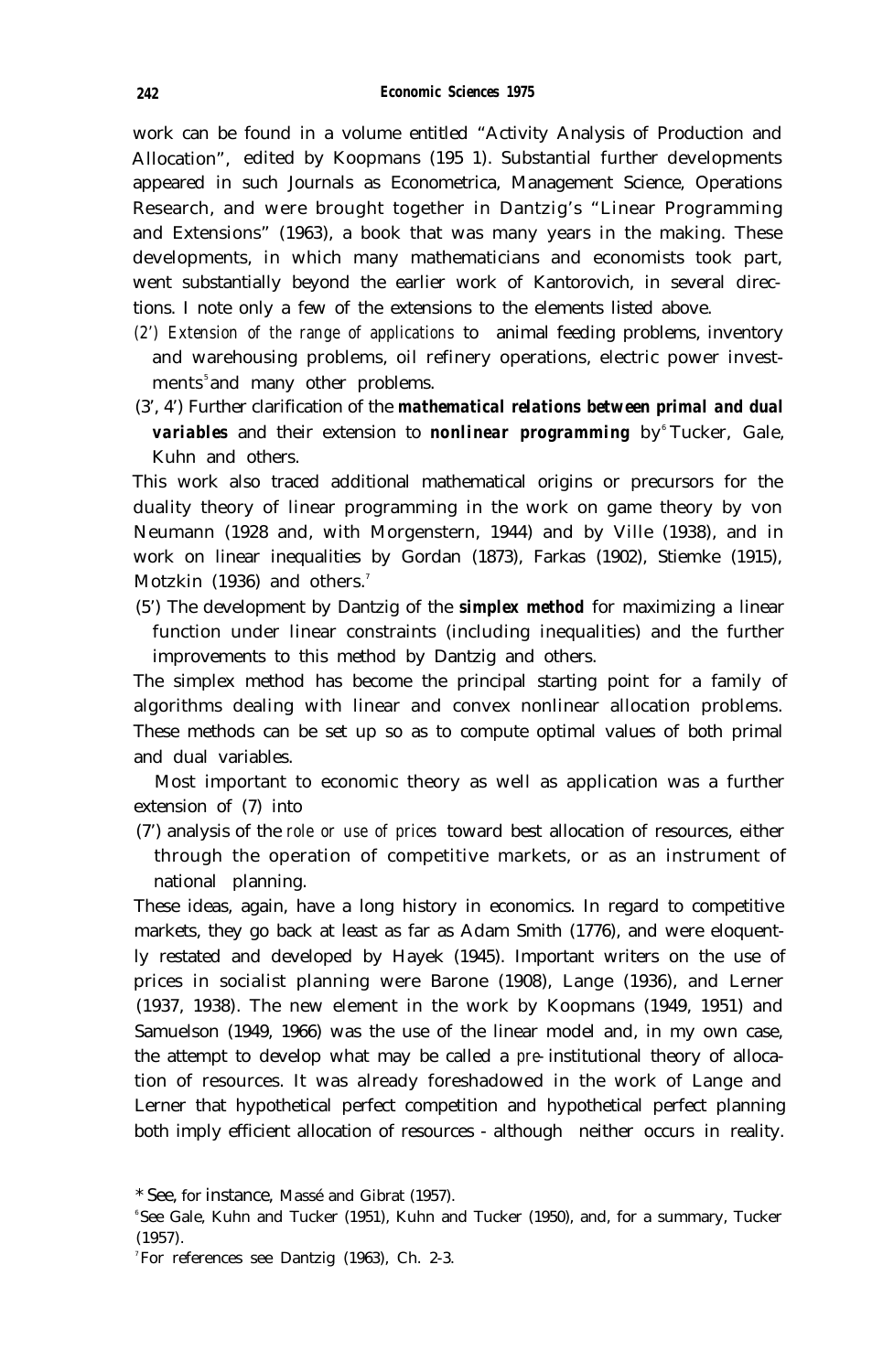It therefore seemed useful to turn the problem around, and just postulate allocative efficiency as a model for abstract, pre-institutional study. Thereafter, one can go on to explore alternative institutional arrangements for approximating that model.

I believe that the linear model offers a good foothold for this purpose. First, it makes a rigorous discussion easier. Secondly, the most challenging *non*linearity - that connected with increasing returns to scale - in fact undermines competition. It also greatly escalates the mathematical and computational requirements for good planning. The linear model, therefore, makes a natural first chapter in the theory of best allocation of resources. In its simplest form it leads to the following symmetric relationships between activity levels of the processes and the (shadow) prices of the resources and goods produced:

- (7") (a) Every process in use makes a zero profit,
	- (b) No process in the technology makes a positive profit,
	- (c) Every good used below the limit of its availability has a zero price,
	- (d) No good has a negative price.

These same relationships are a recurrent theme in the first two chapters of Kantorovich's (1959) book, which also was many years in the making prior to publication. It was subsequently translated into French and English, the latter under the title "The Best Use of Economic Resources." The gist of the book's recommendations is that socialist planning can achieve best attainment of the goal set by the planning body through calculations that ensure the fulfillment of these or similar conditions for optimality.

Kantorovich did not go much beyond his earlier remarks on the questions concerning possible use of a price system for decentralization of decisions. This became a major theme, however, in the abstract work of Koopmans (1951, Sec. 5.12), in the work on two-level planning by Kornai and Lipták (1962, 1963, 1965) in relation to planning in Hungary, and in that by Malinvaud (1967) stimulated by experiences with planning in France. The principal computational counterpart of this work was developed by Dantzig and Wolfe (1960, 1961) under the name "the decomposition principle."

The third chapter of Kantorovich's book deals with the problem of investment planning to enlarge the production base. The principal emphasis is on the concept of the *normal effectiveness of capital investment.* This is a discount rate applied to future returns and to contemplated investments and other future costs, in the evaluation and selection of investment projects. This idea had been proposed earlier by Novozhilov (1939). The point emphasized by Kantorovich is that the prices to be used in calculating returns and costs should be the objectively determined valuations determined by his methods, for the selection to have an optimal result. These proposals were at the time new to the practice of Soviet economic planning. I believe that the principle of the normal effectiveness of capital investment has gained increasing acceptance in Soviet theory and practice since that time. There is an obvious formal analogy with the profitability criterion for investment planning used by the firm in a market economy, using anticipated market prices and the appropriate market rate of interest. The institutional framework contemplated is, of course, fundamentally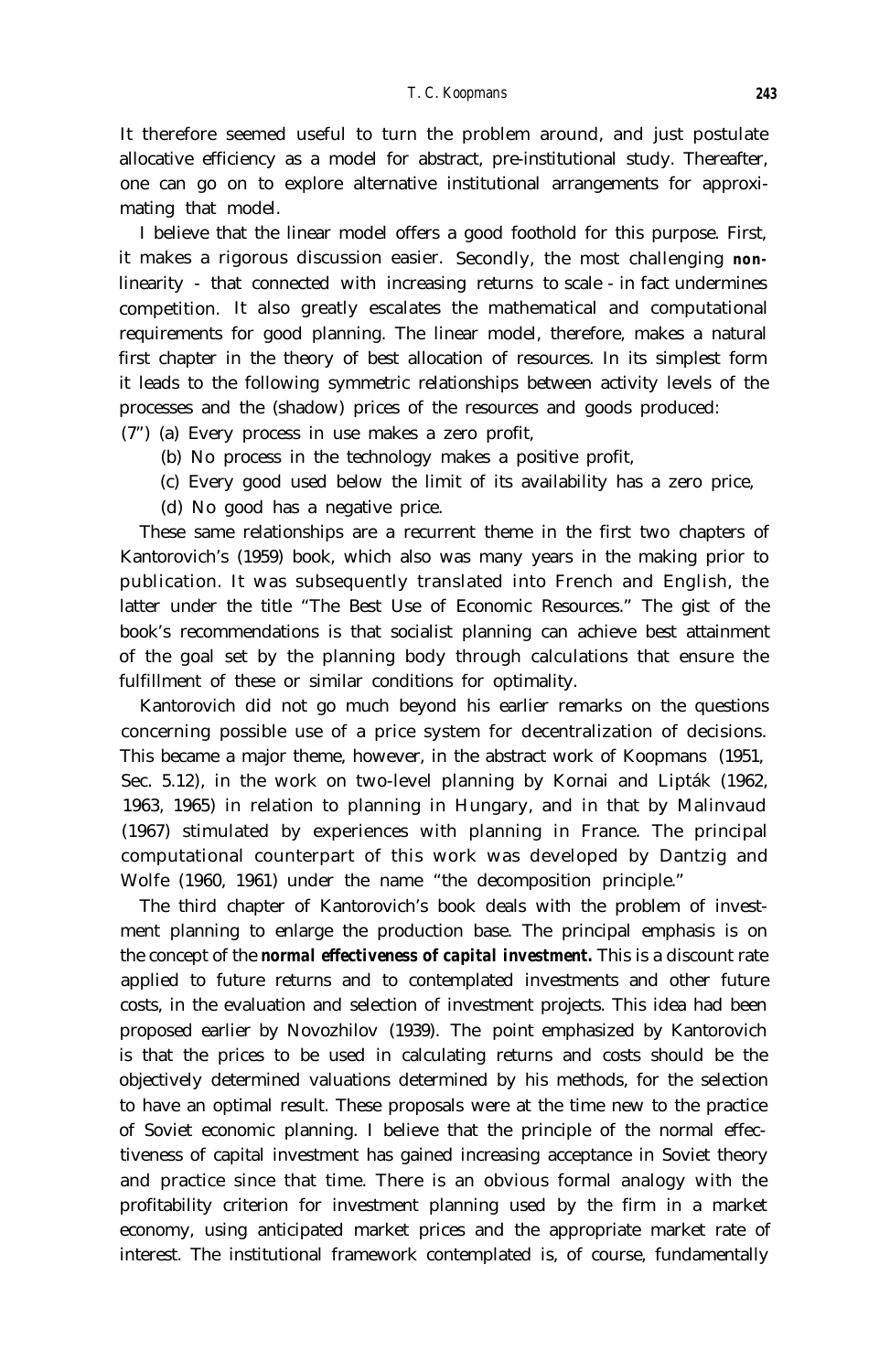different. I believe that the underlying pre-institutional optimizing theory is the same.

Summing up, I see two principal merits in the developments I have reviewed so far. One is their initially pre-institutional character. Technology and human needs are universal. To start with just these elements has facilitated and intensified professional contacts and interactions between economists from market and socialist countries. The other merit is the combination and merging of economic theory, mathematical modeling, data collection, and computational methods and algorithms made possible by the modern computer. A genuine amalgam of different professional contributions!

The linear model, followed by the convex nonlinear model, have provided the proving ground for these developments - and - their most conspicuous limitation: The nonconvex nonlinearities associated with increasing returns to scale - i.e., with the greater productivity of large-scale production in many industries - require quite different methods of analysis, and also raise different problems of institutional frameworks conducive to best allocation.

I now proceed to a rather different class of applications of the idea of best allocation of scarce resources. This field is usually referred to as the *theory of optimal economic growth.* In most studies of this kind made in the countries with market economies there is not an identifiable client to whom the findings are submitted as policy recommendations. Nor is there an obvious choice of objective function, such as cost minimization or profit maximization in the studies addressed to individual enterprises. The field has more of a speculative character. The models studied usually contain only a few highly aggregated variables. One considers alternative objective functions that incorporate or emphasize various strands of ethical, political, or social thought. These objectives are then tried out to see what future paths of the economy they imply under equally simplified assumptions of technology or resource availability. The principal customers aimed for are other economists or members of other professions, who are somewhat closer to the making of policy recommendations. These may be those engaged in making more disaggregated optimizing models of growth that incorporate numerical estimates of technological or behavioral parameters. (I shall return to this field of "development programming" below.) Or the hoped-for customers may be policy economists who may find it useful to have the more abstract ideas of this field in the back of their mind when coping with the day-to-day pressures for outcomes rather than criteria.

The question of the clientèle is even more baffling when the problem concerns growth paths for time spans covering several generations. What can at best be recommended in that case is the signal the present generation gives, the tradition it seeks to strengthen or establish, for succeeding generations to take off from.

The classic in the optimal growth field is a paper published in 1928 by Frank Ramsey, known also as the author of equally fundamental papers on the foundations of mathematics and on subjective probability. His definition of "best" involves the maximization of a sum (or integral) of utility flows to be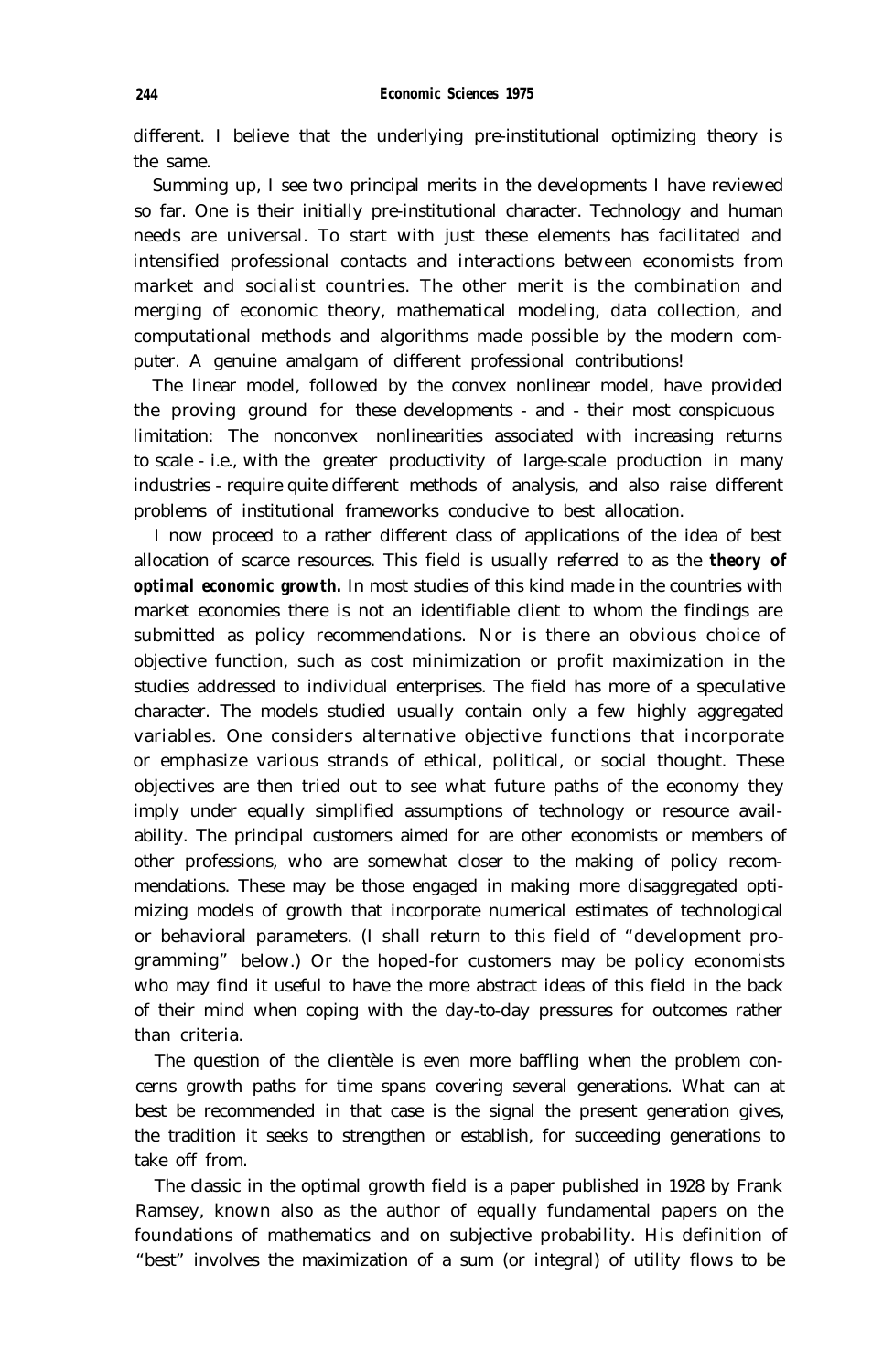derived from future consumption. Using a continuous time variable, Ramsey's choice of objective function is a limiting case of a broader class of functions which I shall consider first,

$$
U = \int_{0}^{\infty} e^{-\alpha t} u(c_t) dt, 0 < \rho, \ \left\{ \begin{array}{c} \text{the objective function} \\ \text{representing generations.} \end{array} \right.
$$

Here  $c_t$  denotes the aggregate consumption flow as of time t, and  $u(c)$  is a utility flow serving as an evaluating score for the consumption flow *c*. One *du* chooses the function  $u(c)$  so as to increase with  $c$  but at a decreasing rate  $\overline{dc}$ as *c* increases. This expresses that at all times "more is better", but less so if much is already being enjoyed (see Figure 1). The effect on the allocation of consumption goods between generations is similar to the effect of a progressive income tax on spendable incomes among contemporaries.



We shall call the exponentially decaying factor  $e^{-\theta t}$ ,  $\rho > 0$ , the discount factor for utility. It diminishes the weight given to future utility flows in the summation of the entire utility flow over all the future to form a total score *U.* The weight is smaller the larger the **discount rate** for **utility**,  $\rho$ , and the further one looks into the future. On ethical grounds Ramsey would have none of this. I shall take the view that the important question of discounting utility - or for that matter any other aspect of the choice of the objective function - should not be settled entirely on a priori grounds. Most decision makers will first want to know what a given objective function will make them do in given circumstances. I shall therefore hold  $\rho > 0$  for this first exploration,<sup>8</sup> and turn to the mathematical modeling of the "circumstances" in terms of technological and resource constraints on the consumption and capital variables.

Fig. 1

One "resource" is the labor force. It need not enter the formulae because it will be assumed to remain inexorably constant over time. The only other resource is an initial capital stock denoted  $\mathbf{k}_v$ , historically given as of time  $t = 0$ . The "use" at any time *t* of labor and of the then capital stock k<sub>r</sub> consists

<sup>&</sup>lt;sup>8</sup>For an objective function implying a variable discount rate that depends on the path contemplated see Koopmans (1960), Koopmans. Diamond and Williamson (1964) and Beals and Koopmans (1969).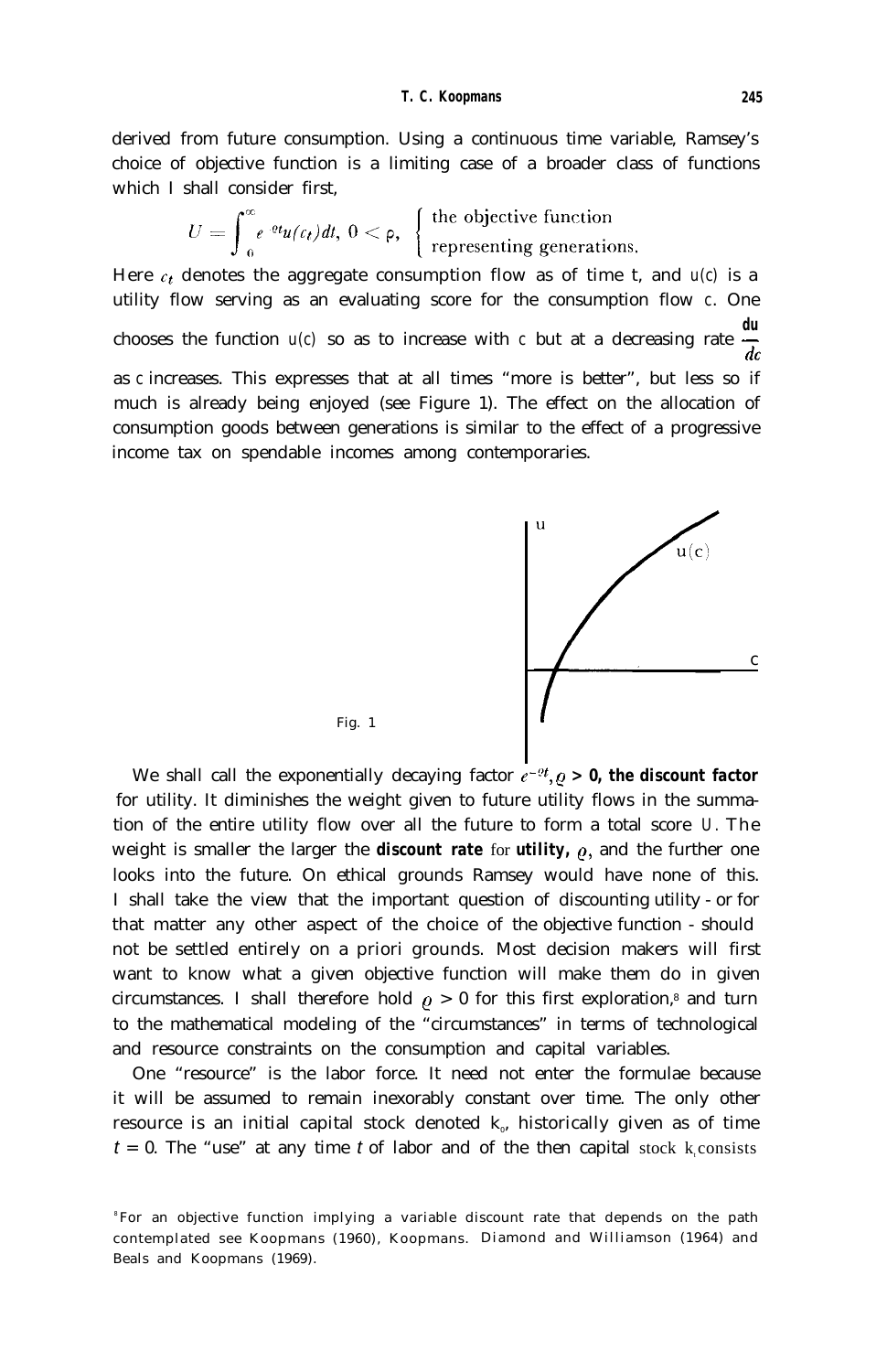of two steps. The first and obvious step is to achieve at. all times the highest net output flow  $f(k)$  that can be produced by the labor force, using the capital stock fully and to best effect. The form given to the function *f(k)* summarizes and simplifies broad technological experience. It specifies  $f(0) = 0$  ("without capital no output"), *f(k)* initially increasing with k but at a diminishing rate  $\frac{df}{dk}$  , in such a way that from some point  $\hat{k}$  of capital saturation on, *f(k)* decreases because depreciation rises more steeply than gross output. (See Figure 2.)

 $f(k)$ Fig. 2 k k

In all this the product flow *f(k)* is regarded as consisting of a single good, which can be used as desired for consumption or for adding to the capital stock,

$$
f(k_t) = c_t + \frac{dk_t}{dt}
$$
, the allocation constraint.

To determine this allocation for all *t* is the second step. This is done "best" at all future points of time if the total score *U* is thereby maximized.

It might seem as if this constrained maximization problem is quite different in mathematical structure from those discussed before. This is not the case. The main difference is that the discussion has shifted from a vector space to a function space, using conventional notations not designed to reveal the common structure of the two problems. In particular, as long as the crucial convexity assumptions are maintained, interpretations in terms of shadow prices remain valid.

The problem for  $\rho > 0$  was solved independently by Cass (1966), Koopmans (1965, 1967), Malinvaud (1965, 1967), thirty-five years after Ramsey. Without proof I indicate the nature of the solution in Figure 3. In the diagram on the left, the **abscissa k** is set out along the **vertical** half-axis the *odinate*  $y = f(k)$  along the *horizontal* half-axis pointing left. For given ρ > 0, find the unique point  $\hat{k}(\rho)$  on the curve  $y = f(k)$  in which the slope  $\frac{df}{dt}$  equals  $\rho$  Then, if the initial capital stock  $k_0$  should happen to equal  $\hat{k}(\rho)$ , the optimal capital path remains constant,  $k_t = \hat{k}(\rho)$ , over all the future. For any initial stock  $k_0$  less than  $\Omega$ larger than  $\hat{k}(\rho)$ , the optimal path shows a monotonic and asymptotic approach to  $\hat{k}(\rho)$ . All this is illustrated in solid lines in the top right diagram in Figure 3. The lower right diagram shows the corresponding optimal consumption path  $c_t$ , which approaches the asymptotic level  $c(\rho) = f(k(\rho)).$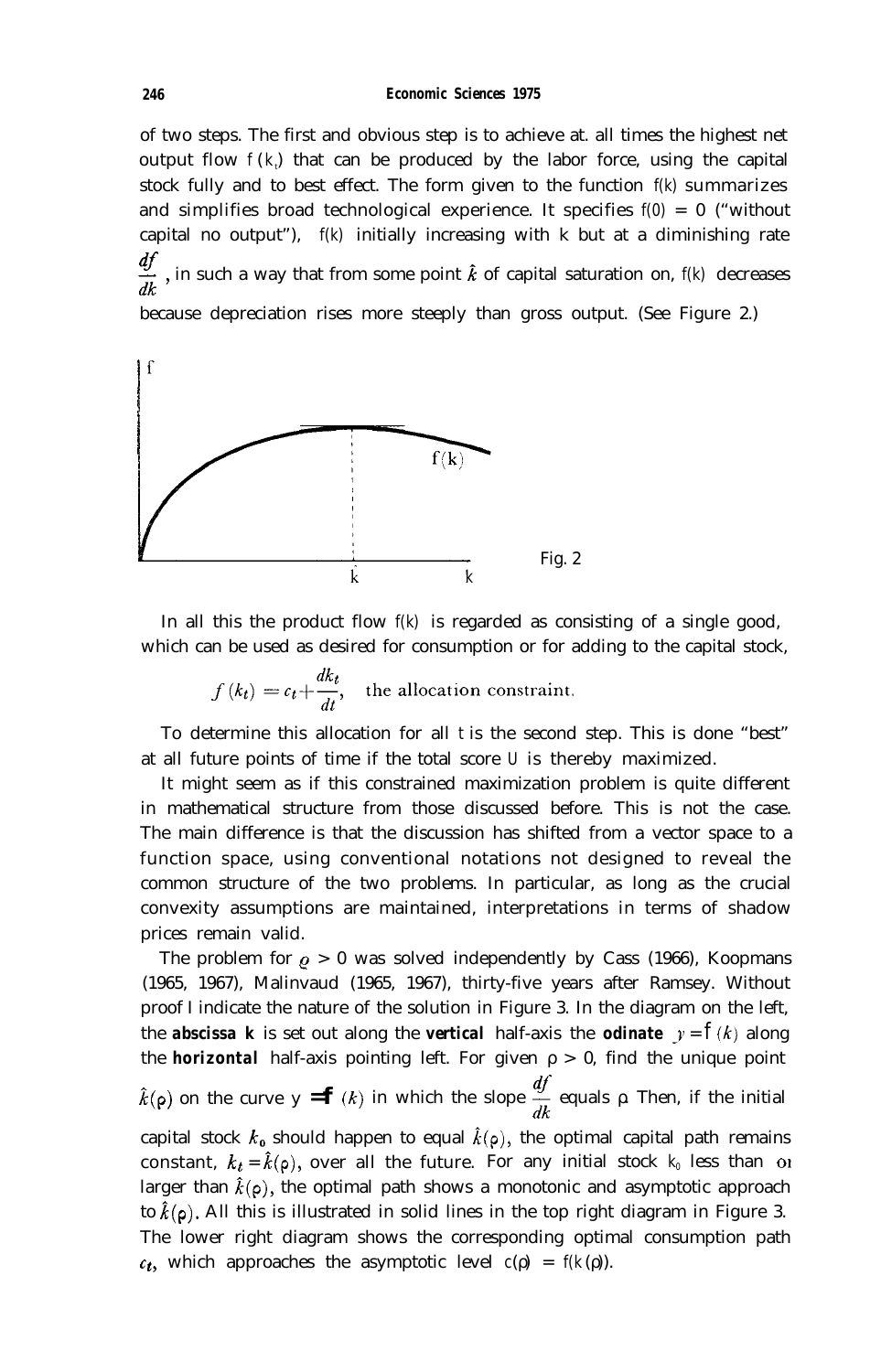

The differential equation which, together with the allocation constraint given above, governs the approaches of  $k_t$  and  $c_t$  to their asymptotes is subject to an interesting interpretation in terms of shadow prices. Define such prices,  $p_t$  for the consumption good and  $q_t$  for the use of a unit of the capital stock, by

$$
p_t = e^{-\alpha t} \left(\frac{du}{dc}\right)_{c=c_t}, \ q_t = p_t \left(\frac{df}{dk}\right)_{k=k_t}
$$

Then  $p_t$  is the marginal utility of consumption,  $\frac{du}{dt}$ , at the level  $c_t$  of consumption flow reached at time  $t$ , discounted back to time zero. In turn,  $q_t$  is the marginal productivity of capital,  $\frac{df}{dt}$ , at the level  $k_t$  reached at time t, multiplied by the shadow price  $p_t$  of the product, already defined. This makes  $q_t$  the marginal productivity of capital in terms of discounted utility.

In these terms the differential equation is

$$
q_t = -\frac{dp_t}{dt}
$$
, the allocation principle.

If  $p_t$  and  $q_t$  were to be market prices for the capital good and for its use in production, this equality would state that the returns on two alternative dispositions for the capital good would be equal: One is to sell the good now, the other is to sell first only its use for a short period, and thereafter to sell the good itself. That this principle is necessary for optimality is intuitively plausible. Its sufficiency can be proved from the convexity assumptions about the functions  $-u(\cdot)$  and *-f*  $(\cdot)$ , plus the boundary condition that lim  $k_t$  =  $= \hat{k}(\varrho).$  *t*+ $\alpha$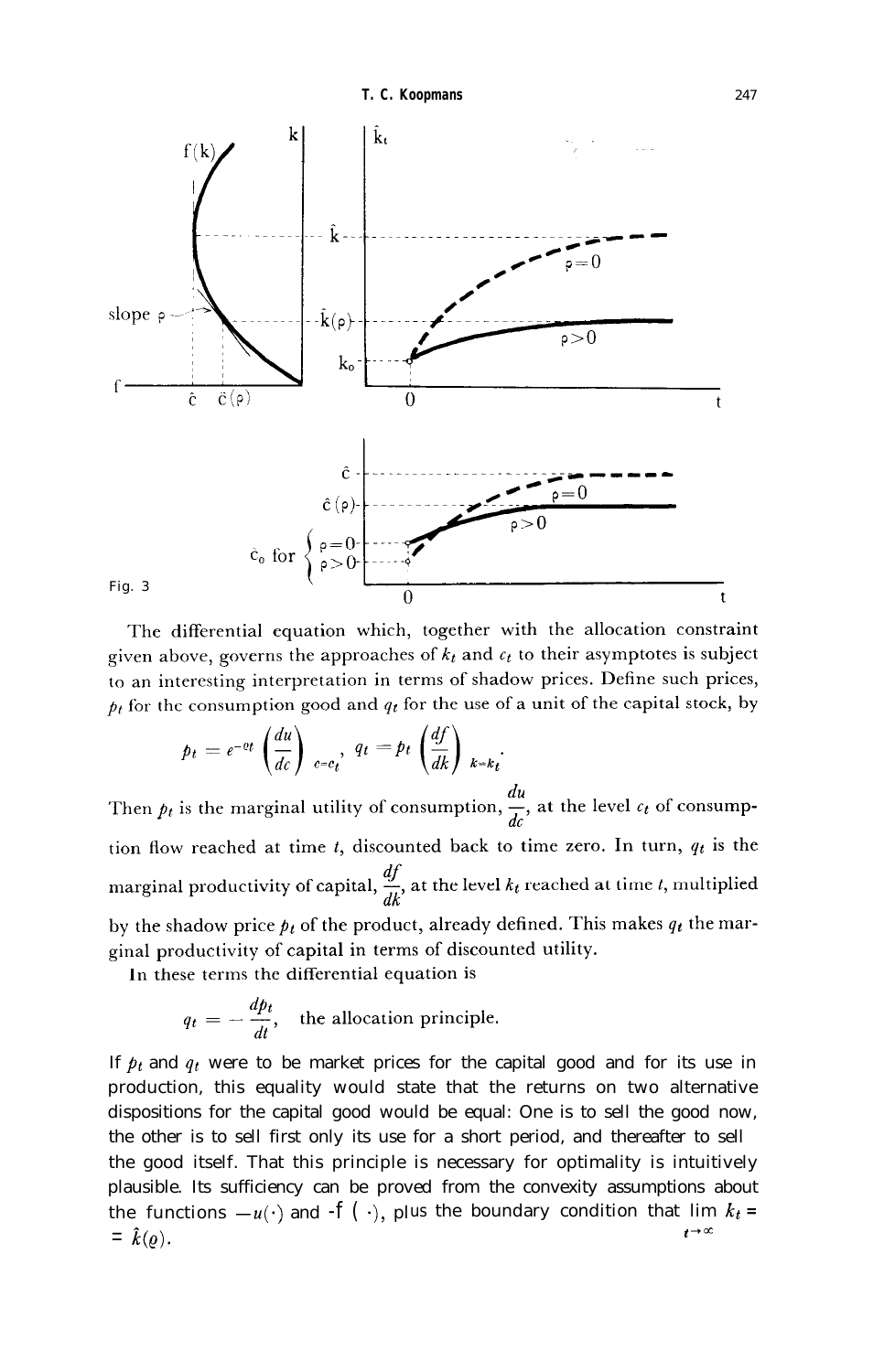What is the effect of choosing different values of the discount rate  $\rho$ ? Figure 3 suggests the answer for the realistic case that the initial capital stock  $k_0$  is well below its ultimate level  $\hat{k}(\rho)$ . In that case, as  $\rho$  is decreased, that is, as the present valuation of consumption in a distant future is increased, then the asymptotic levels of the capital stock and of consumption are both increased. However, to accumulate the additional capital that makes this feasible, consumption in the present and the near future is further decreased. Thus, the impatience expressed by a positive discount rate merely denies to uncounted distant generations a permanently higher level of consumption because that would necessitate a substantially smaller present consumption. Perhaps a pity, but not a sin.

Ramsey showed that the effect of a decrease in  $\rho$  goes right down to but not beyond the limiting case of no discounting,  $\rho = 0$ . The optimal paths for that case are shown by dashed lines in Figure 3. Ramsey used an ingenious mathematical device that gets around the nonconvergence of the utility integral for  $\rho = 0$ , and also leads to a proof simpler than the one for positive  $\rho$ .

This narrow escape for virtue is blocked off by some quite plausible modifications of the model toward greater realism. For instance, one may introduce a population  $(=$  labor force)  $L_t$  that changes with time and, for interpersonal equity, modify the objective function to read

$$
V = \int_0^\infty e^{\alpha - t} L_t u(c_t) dt
$$
, { the objective function  
representing individuals,

where  $c_t$  is now interpreted as *per capita* consumption,  $k_t$  as ditto capital. The thought here is to give equal weight (apart from discounting) to all future individuals rather than generations. Assume further that  $L_t$  cannot be influenced but is subject to an exogenous exponential growth

$$
L_t = L_0 e^{\lambda t}, \quad \lambda > 0,
$$

over time. By way of example, let  $\lambda$  correspond to a growth by 3% per year. Then, for mathematical reasons alone, the discount rate  $\rho$  has to correspond to at least 3% per year for an optimal path to exist. If one tries to keep  $\rho$  at zero and force existence by imposing a *finite* time horizon of one century, say, then the "optimization" produces an irrational and arbitrary pile-up of consumption toward the end of that century while the capital stock runs down to zero - or to any other prescribed level that still leaves room for a terminal splurge.

The model discussed so far leaves out important aspects of the modern economy. I shall comment briefly on the incorporation into the model of

- (1) exhaustible resources,
- (2) technological change,
- (3) population as a policy variable.

With regard to *exhaustible resources,* I shall only consider the extreme case of an *essential* resource. By this I mean a resource that is essential to sustaining life, is not capable of complete recycling, and has no substitute either now or later within the remaining period of its availability.

I have constructed a highly simplified model (Koopmans, 1973) of an essen-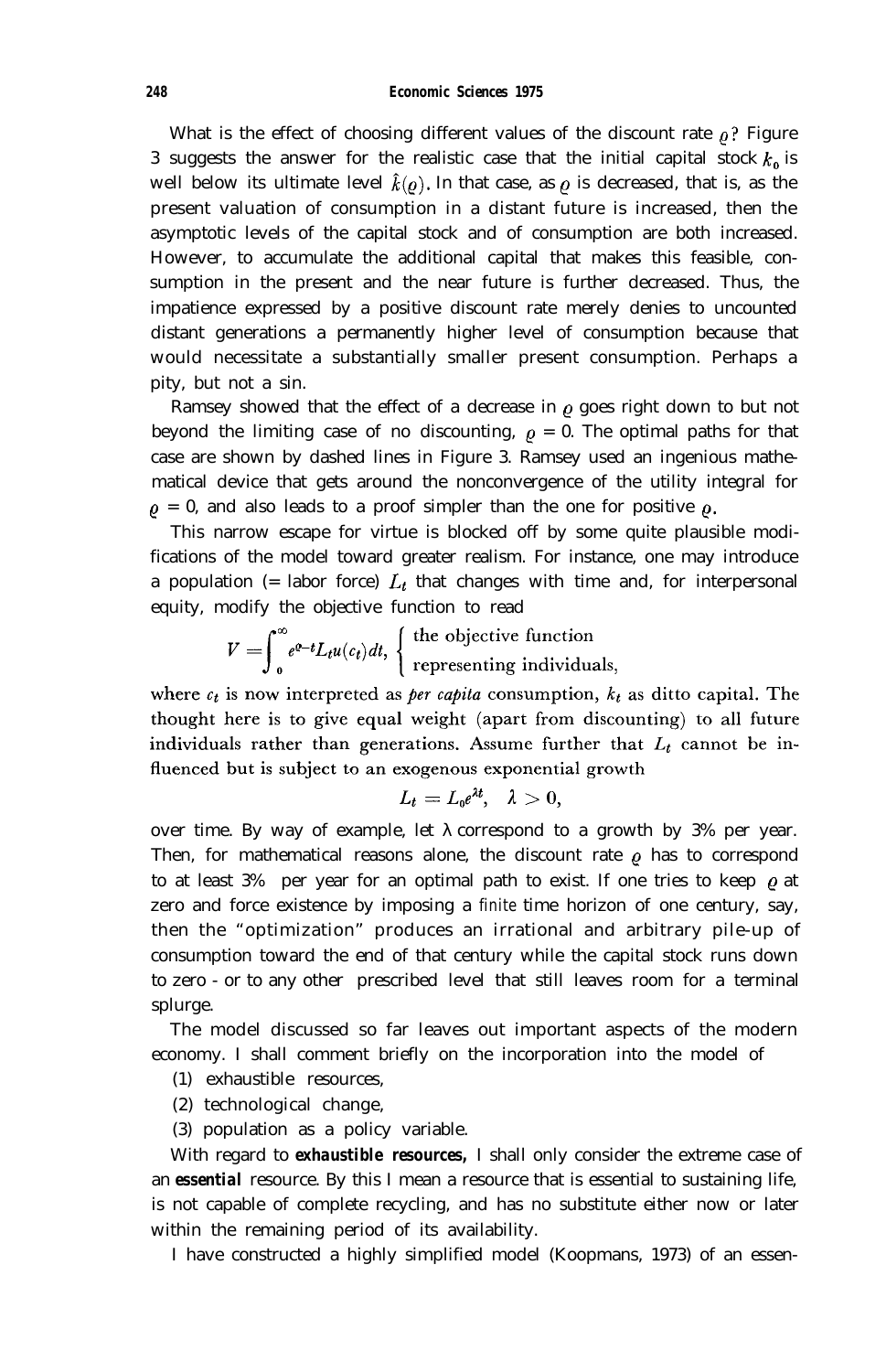tial resource which leads to conclusions quite different from those reached for the preceding *capital model.* The only process in the technology consists of costless extraction of the resource combined with its immediate and direct consumption. This process is available at all times until the time T at which the resource is exhausted. Population is assumed given and constant for the *.survival period 0 <sup>t</sup>* 7. At time T it falls to zero. In these circumstances, higher per capita consumption by those living early enough to share in the available resource shortens the survival period, hence reduces the total number sharing. Thus the survival period is now a policy variable, and thereby so is population in some part of the future.

We now adopt again the objective function of the Ramsey model with discounting, except that the integration extends only over the period of survival. Then, unlike in the capital model, the optimal path now depends on where one places the zero point in the utility scale in which the function  $u(\cdot)$  is expressed. Let us set this zero point somewhat arbitrarily at the utility flow level,  $u(r) = 0$ , of the resource consumption level **r** below which life cannot be sustained. The resulting function *u(r)* is shown (again sideways) on the left in Figure 4.



In the absence of discounting ( $\rho = 0$ ), time now enters only as a scale on which the fatal cut-off point T is determined. Among those so admitted equal sharing is clearly optimal, hence optimal consumption stays at a constant level over time. Figure 4 shows (dashed lines) how this level, and therewith the survival period, are determined: All included claimants consume optimally at that unique per capita level  $\hat{r}$  that maximizes the utility flow per unit of resource flow consumed. Note that this consumption level is well above the subsistence minimum  $r$ . This result is to be expected from an objective function that places value not on the number of included people as such, but only on the "number of utils" enjoyed by all alive taken together.

Discounting ( $\rho > 0$ ) now introduces unequal weights, decreasing as time goes on, between people with equal technological opportunities. The result is (solid line) that the consumption of earlier claimants is raised over that of later ones, with the last claimants no better off than before. Of necessity, the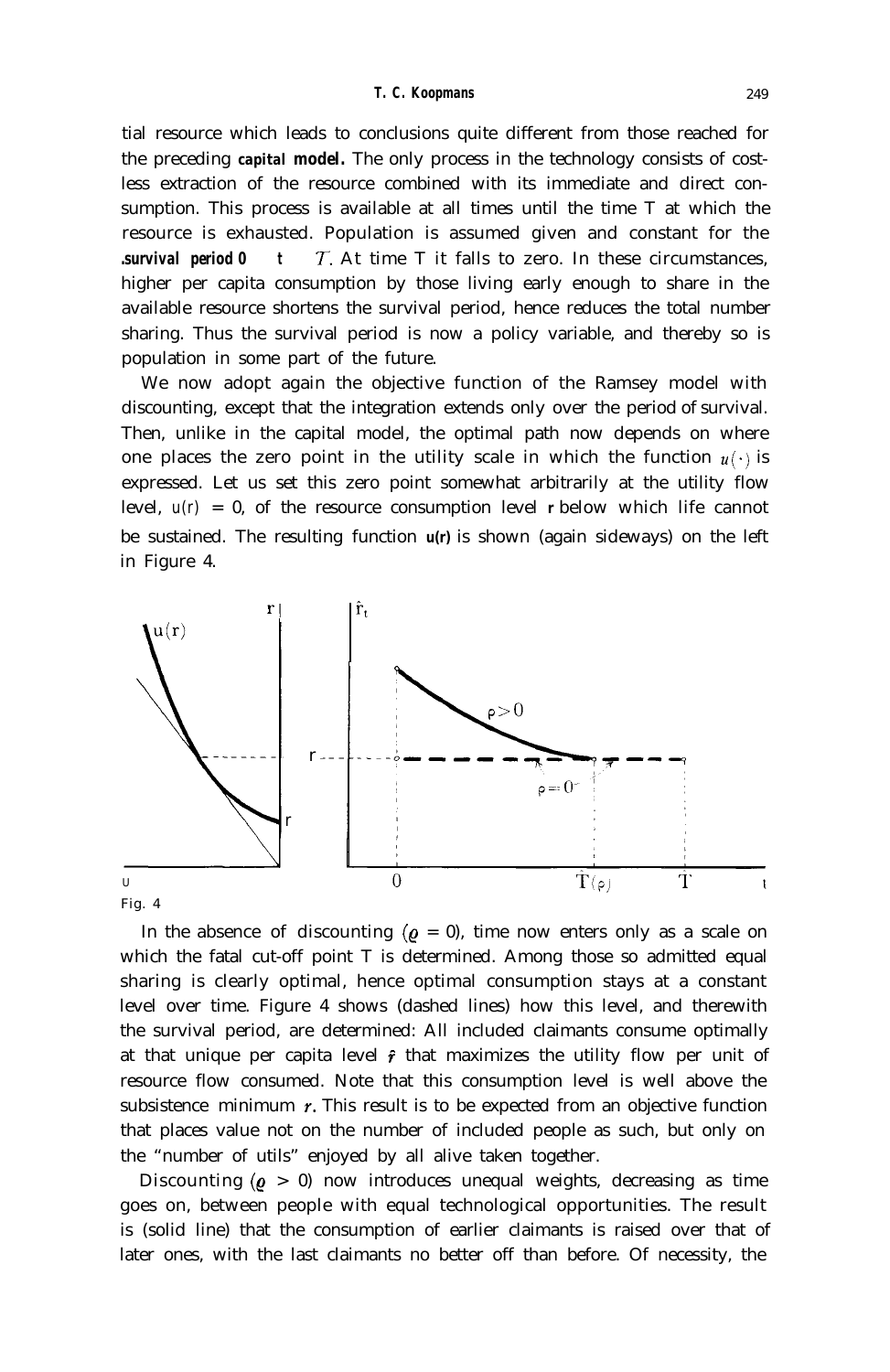cut-off point arrives sooner, and some of those included for  $\rho = 0$  will not be there to press their claim if  $\rho > 0$ .

I hold no brief for the realism of this model. I have brought it up only as a stark demonstration of the point that the problem of whether and how much to discount future utilities cannot be equitably resolved a priori and in the abstract. One needs to take into account the opportunities expected to be available to the various consumers now and later, for the given technology and resource base.

Does there exist an essential resource, as defined above, exhaustible in less than astronomical or even geological time ? I have argued elsewhere (Koopmans, 1973) that the best available answer to this question must come from those natural scientists and engineers most able to assess what future technology may do, or be made to do, to find substitute materials or fuels for those now within sight of exhaustion. I should add that geologists may well develop ways to pin down further the best estimates of ultimate availability. Economists could bring up the rear with methods for integrating the diverse pieces of information so obtained.

This leads to a few remarks on models that recognize *technological change,* and the uncertainty by which it is inevitably surrounded. A conceptual step forward in this direction has been made recently by Dasgupta and Heal (1974). Their model postulates an exhaustible resource for which a substitute will or may become available at an uncertain future date. The uncertainty is described by a subjectively estimated probability distribution. Capital accumulation is also represented in the model. The objective function is the mean value of the distribution of the sum of discounted utilities over an infinite future period. The optimal path to be found consists of two successive segments. One is the path to be followed from  $t = 0$  up to the as yet unknown time  $t = T$  of the availability of the substitute. The other is the path to be followed from time *T* on, which of course depends on the situation in which the advent of the substitute finds the economy.

In one interesting sub-case, the effect of uncertainty can be represented by an equivalent addition to the discount rate - until the substitute is available. This is the case in which the technological change is expected to be so incisive that the old capital stock will lose all its value as a result of the availability of the new technology.

Deep problems of choice of optimality criterion arise in models in which *population size is a decision variable, or* is affected by decision variables. I shall contrast only two distinct alternative criteria. One, used in a population context by Meade (1955), Dasgupta (1969) and others, is given by the "objective function representing individuals" already discussed. This function multiplies the utility of per capita consumption by the number of consumers before forming the discounted sum. The other criterion, the "function representing generations", sums just the per capita utilities.

The argument by Arrow and Kurz (1970, I. 4) in favor of the former criterion uses the analogy of two contemporaneous island populations under one government. It shows convincingly that per capita utilities for the two islands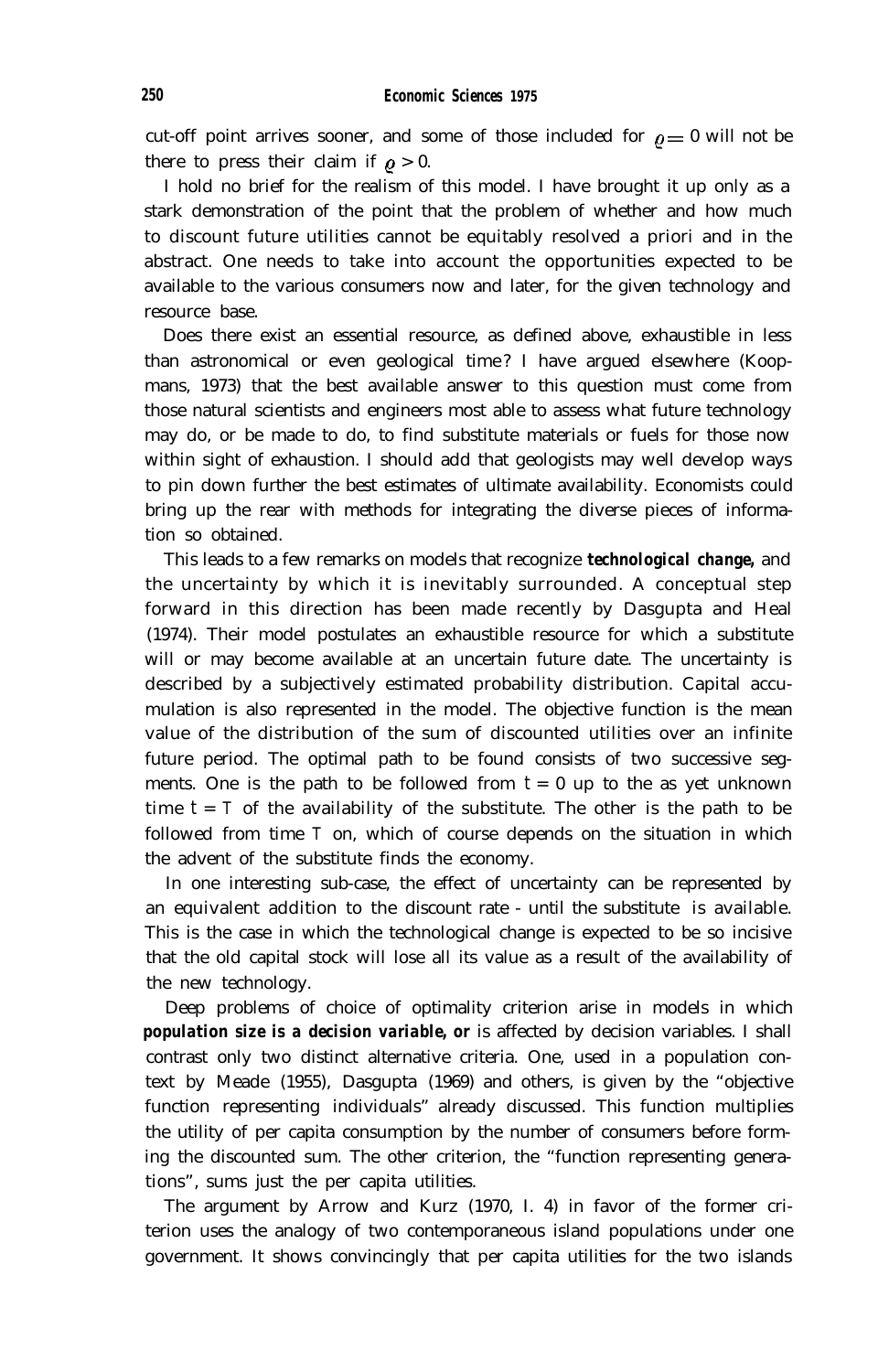## *T. C. Koopmans* 251

must before their addition be multiplied by the respective populations if one wants to avoid discrimination between people of the two groups.

Does this argument carry over to generations that succeed each other in time? One might well argue this on the same grounds if population increase is a truly exogenous function of time, unalterable by any policy, but fortunately one that permits a feasible path. One such case was already considered above. But in fact population can be influenced, directly by persuasion and provision of information, or indirectly through other economic variables. I submit that this makes a difference.

A distinction should be made here between concern for the welfare of those already alive and of those as yet unborn whose numbers are still undecided. Current social ethic urges recognition of the needs and desires of living persons, within nations, and between nations-even though practice differs from norm. But there is something open-ended about the same concern for our descendants. How many descendants?

The answer to that question is different for the two criteria we are now comparing. On the basis of indications in a recent paper of Pitchford (1975, p, 21) I conjecture: that the criterion representing individuals will, under constraints like those considered above, recommend a smaller per capita utility for all generations, present and future, than does the criterion representing generations. This is to be expected because the criterion representing individuals attaches value to numbers as such. Specifically it would rate the combination of a given per capita utility level and population size below another combination with a 5% lower utility, say, and a more than 5% larger population.

So the issue appears to be one of quantity versus quality. Again, one would want to try out the two criteria, and other ones, under a variety of constraints before a fully considered judgment can be made. But the simple idea of adding up individual utilities does not seem to me compelling in itself. Those already born are committed to their existence by the instinct of selfpreservation. Choosing a criterion that limits births so as to allow a good existence to an indefinitely continuing sequence of generations appears sufficient as an end in itself. Why more people at the expense of each of them?

The foregoing discussion tacitly assumes that net population increase can be controlled without much delay, within the range recommended by optimization. In reality, neither the techniques nor the acceptance of birth control are such as to support that assumption. On the other hand it is not so that population increase can be regarded as entirely exogenous. This suggests refinement of the models in two directions.

<sup>&</sup>lt;sup>9</sup>For this conjecture to he well defined, the criterion must again specify the zero point in the utility scale. I set it again at the subsistence minimum, because associating a zero utility with any higher consumption level would imply a preference for the phasing out of human life in some adverse circumstances in which a very low consumption level permitting survival remains feasible.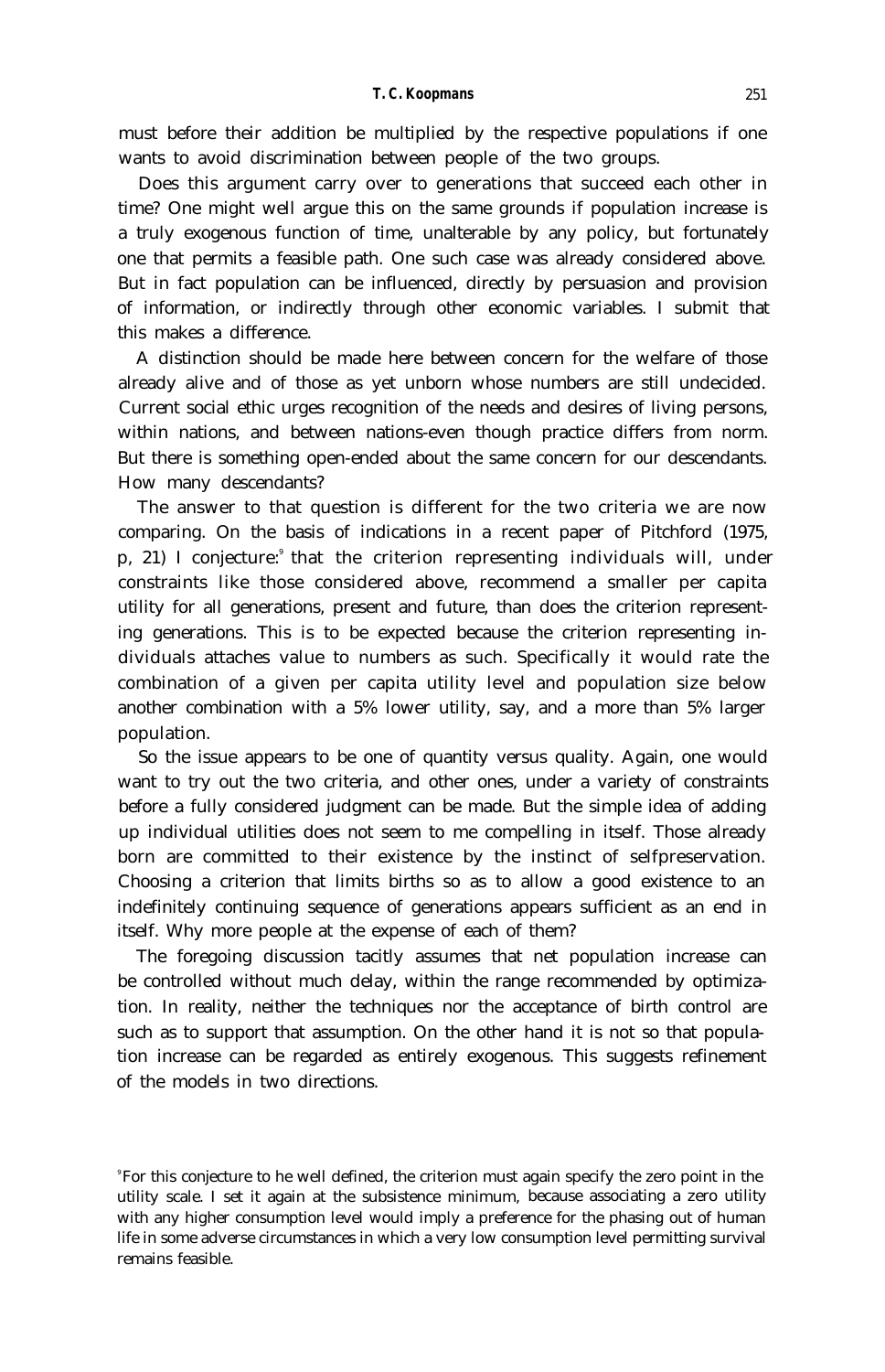First, a more realistic model should incorporate estimates of the relations describing the response of reproductive behavior to levels income, education, housing, medical care, and other causative variables. In circumstances where the resulting path of population does not seriously reduce per capita income below what could be achieved by a more direct population policy, no further action would be required. Where this is not the case, the processes whereby reproductive behavior can be influenced, and in particular the relation between resource inputs into these processes and the responses to them (prompt and delayed) need to be incorporated in the model. Considerations of this kind have been introduced into optimal population models by Pitchford (1974).

The second refinement concerns the optimality criterion. Situations occur in which what can be achieved by population policies can only diminish but not prevent a lowering of the per capita consumption sustained by domestic resources, for an extended period ahead. In such cases a realistic view will recognize a degree of exogeneity in the future path of population for some time to come. One may then want to explore optimality criteria that extend to those as yet unborn children whose birth had better, but cannot, be prevented the same consideration as to those already born.

We have considered two broad fields of application for optimization models. One comprises the detailed and data-oriented optimization of the decisions of the enterprise or public agency- and also the coordination of such decisions through a price system, through centralized planning and management, or both. The other is the more speculative study of alternative aggregate future growth paths for an entire economy.

In conclusion I want to make some remarks about the growing field of *development programming,* in which the two strands of thought are being combined and merged. One early step in this development was the construction of a mathematical programming model for an economy as of some future year, including investments and the flow of aid in the intervening period as decision variables. An example is the study of the economy of Southern Italy by Chenery, writing with Kretschmer (1956) and with Uzawa (1958). An evaluative description of experiences with Hungarian economic planning along these lines was written by Kornai (1967). Later studies, such as that of the Mexican economy by Goreux, Manne and coauthors (1973), envisaged a sequence of future years. In most of these studies data availabilities determined the use of Leontief's input-output framework for representing the production possibilities of the economy as a whole. Policy choices and optimization were introduced where data so permitted. One example is the choice between domestic production versus imports paid for by exports in the Southern Italy study. Others are the sectoral detail in the Hungarian studies, and concentration on the energy and especially electric energy sectors in the Mexican one.

A weakness in the treatment of consumption in optimal growth models, noted by Chakravarty (1969), is the lack of continuity between consumption levels in the past and those recommended by otherwise reasonable looking optimality criteria for the near future. One remedy proposed by Manne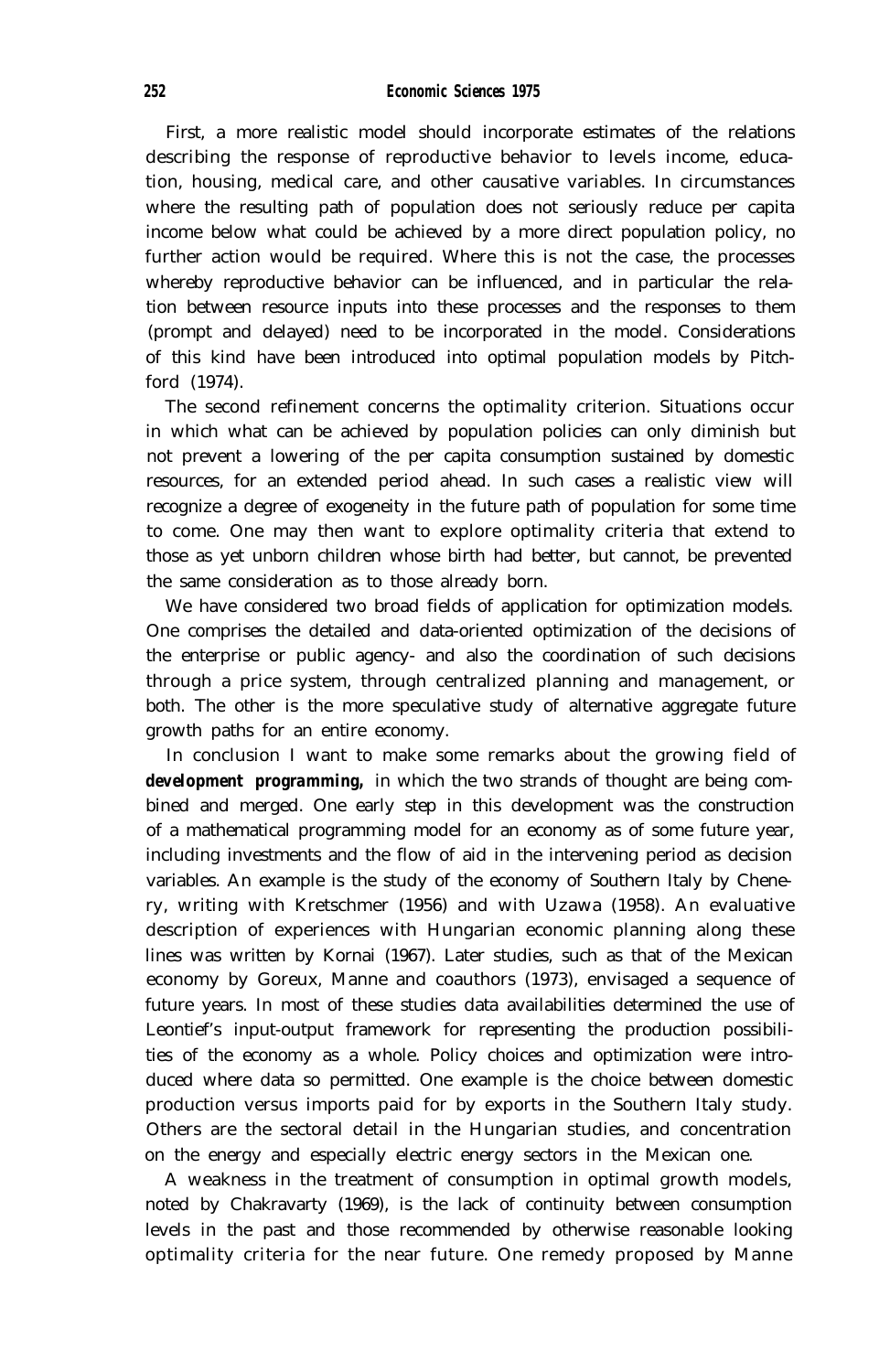(1970) has been to constrain future consumption paths to a family of smooth paths all anchored on the most recent observed level of consumption.

Econometric studies have been used to estimate consumption, production and investment relations describing decisions not or only partly controlled by the policy maker. In some cases the studies have gone beyond the convexity assumptions of most optimal growth models to recognize economies of scale in production. Examples are studies by Chenery (1952) of investment in pipelines in the United States, and by Manne (1967) and coauthors of plant size, location and timing of availability in four industries in India.

A substantial part of the work in this field may have escaped the general reader of economic journals, because much of the work has been published in collective volumes. Examples of these, not already mentioned, are Manne and Markowitz (1963), Adelman and Thorbecke (1966), Chenery (1971), Blitzer, Clark and Taylor (1975).

One final remark. The economist as such does not advocate criteria of optimality. He may invent them. He will discuss their pros and cons, sometimes before but preferably after trying out their implications. He may also draw attention to situations where allover objectives, such as productive efficiency, can be served in a decentralized manner by particularized criteria, such as profit maximization. But the ultimate choice is made, usually only implicitly and not always consistently, by the procedures of decision making inherent in the institutions, laws and customs of society. A wide range of professional competences enters into the preparation and deliberation of these decisions. To the extent that the economist takes part in this decisive phase, he does so in a double role, as economist, and as a citizen of his polity: local polity, national polity, or world polity.

## **REFERENCES:**

- Adelman, I. and E. Thorbecke, eds. (1966), *The Theory and Design of Economic Development.* Baltimore, Johns Hopkins Press.
- Arrow, K. J. and M. Kurz (1970), *Public Investment, the Rate of Return and Optimal Fiscal Policy.* Baltimore, Johns Hopkins Press.
- Barone, E. (1908), "Il Ministro della Produzione nello Stato Collettivista," *Giorn. degli Econ.;* English Translation in F. A. Hayek, ed., *Collectivist Economic Planning,* London, 1935.

Beals, R. and T. C. Koopmans (1969), "Maximizing Stationary Utility in a Constant Technology," *SIAM Journal of Applied Mathematics* 17, 5, pp. 1001-1015.

- Blitzer, C. R., P. C. Clark and L. Taylor, eds. (1975), *Economy-Wide Models and Development Planning.* Oxford U. Press.
- Cass, D. (1966), "Optimum Growth in an Aggregate Model of Capital Accumulation: A Turnpike Theorem," *Econometrica 34, 4,* pp. 833-850.
- Cassel, Gustav (1918), *The Theory of Social Economy.* London, 1923. Originally published in German, 1918.
- Chakravarty, *S.* (1969), *Capital and Development Planning.* Cambridge, Mass., M.I.T. Press.
- Chenery, H. B. (1952), "Overcapacity and the Acceleration Principle," *Econometrica 20,* 1. pp. l-28.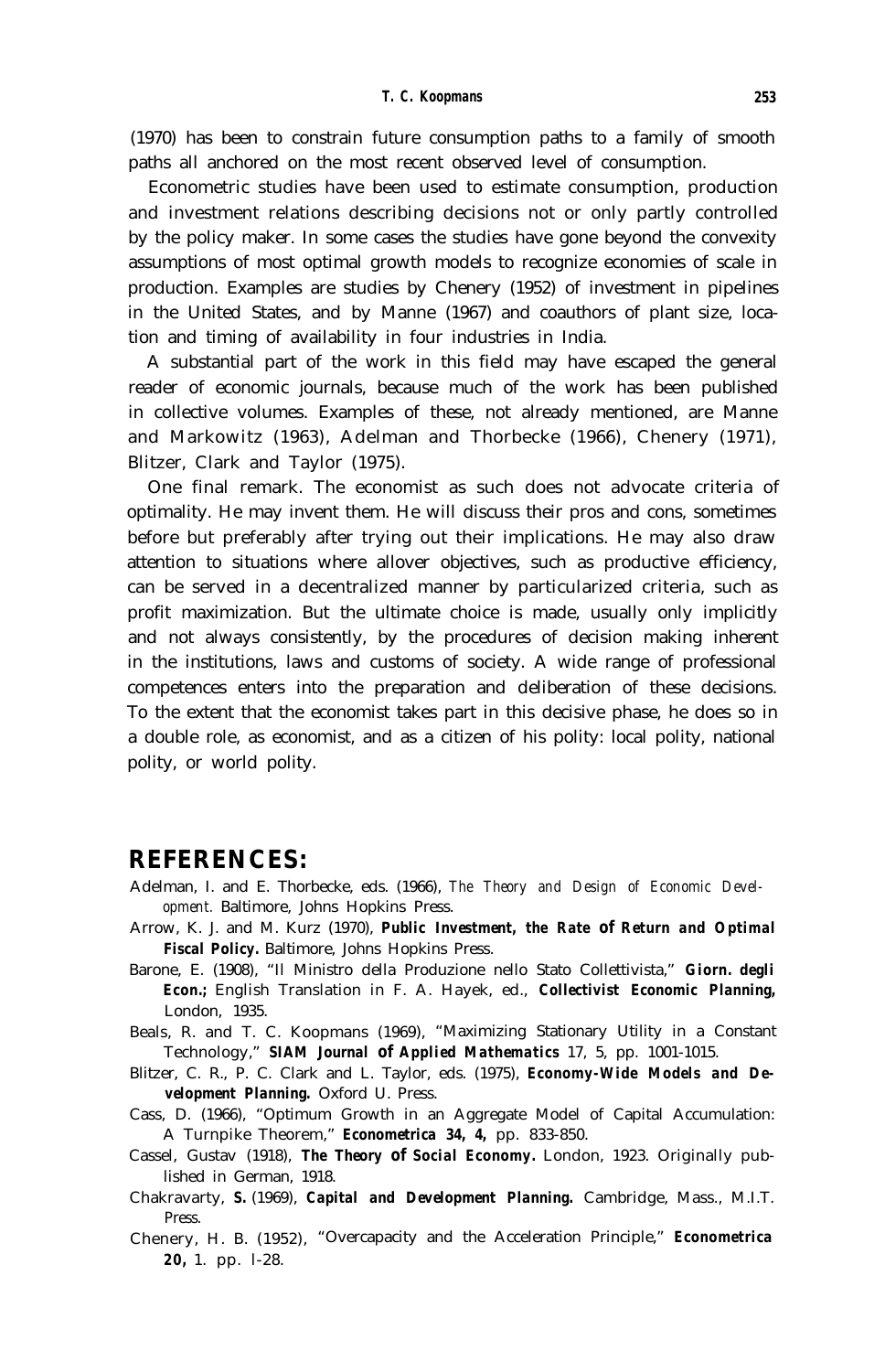- Chenery, H. B. and K. Kretschmer (1956), "Resource Allocation for Economic Development," *Econometrica 24, 4,* pp. 365-399.
- Chenery, H. B. and H. Uzawa (1958), "Non-Linear Programming in Economic Development" in Arrow, K. J., L. Hurwicz and H. Uzawa, eds., *Studies in Linear and Non-Linear Programming.* Stanford. U. Press.
- Chenery, H. B., ed. (1971), *Studies in Development* Planning. Cambridge, Mass., Harvard U. Press.
- Chipman, J. S. (1965), "A Survey of the Theory of International Trade: Part I, The Classical Theory," *Econometrica, 33, 3* pp. 477-519.
- Dantzig, G. B. (1951), "Application of the Simplex Method to a Transportation problem" in Koopmans, T. C., ed., *Activity Analysis . . . (*see below), pp. 359-373.
- Dantzig, G. B. and P. Wolfe (1960), "The Decomposition Principle for Linear Programming," *Operations Research* 8, 1, pp. 101-111.
- Dantzig, G. B. and P. Wolfe (1961), "The Decomposition Algorithm for Linear Programs," *Econometrica 29, 4,* pp. 767-778.
- Dantzig, *G.* B. (1963), *Linear Programming and Extensions.* Princeton U. Press.
- Dasgupta, P. S. (1969), "On the Concept of Optimum Population," *Review of Econ. Studies, 36,* 1, pp. 295-318.
- Dasgupta, P. S. and G. Heal (1974), "The Optimal Depletion of Exhaustible Resourc*es," Review of Econ. Studies, Symposium,* pp. 3-28.
- Gale, D. (1956), "The Closed Linear Model of Production," Paper 18, Kuhn, H., and A. W. Tucker, eds., *Linear Inequalities and Related Systems.* Princeton U. Press.
- Gale, D., H. W. Kuhn and A. W. Tucker (1951), "Linear Programming and the Theory of Games," Ch. XIX of Koopmans, T.C., ed., *Activity Analysis. . . (*see below), pp. 317-329.
- Goreux, L. M., A. S. Manne and coauthors (1973), *Multi-Level Planning: Case Studies* in *Mexico.* Amsterdam, North-Holland Publ.
- Hayek, F. A. (1945), "The Use of Knowledge in Society," *Am. Econ. Rev., 35, 4,* pp. 519-30 .
- Hitchcock, F. L. (1941), "The Distribution of a Product from Several Sources to Numerous Localities," *Journal of Mathematics and Physics, 20,* pp. 224-230.
- Kantorovich, L. V. (1939), *Mathematicheskie Metody Organizatsii i Planirovania Proizvodstva,* Leningrad State University Publishers, translated as "Mathematical Methods in the Organization and Planning of Production" (1960) in *Management Science 6, 4,* pp, 366-422.
- Kantorovich, L. V. and M. K. Gavurin (first version 1940, publ. 1949), "Primenenie matematicheskikh metodov v voprosakh analiza gruzopotokov," in *Problemy povysheniia effektivnosti raboty transporta* (The Use of Mathematical Methods in Analyzing Problems of Goods Transport, in *Problems of Increasing the Efficiency in the Transport Industry,* pp. 110-138). Academy of Sciences, U.S.S.R.
- Kantorovich, L. V. (1942), "On the Translocation of Masses," *Comptes Rendus (Doklady) de l'Académie des Sciences de l'URSS,* 37, nos. 7-8. Reprinted (1958) in *Management Science, 5,* 1, pp. l-4.
- Kantorovich, L. V. (1959), Ekonomicheskii raschst nailichshego ispolzovania resursov, Acad. of SC., USSR (translated (1965), *The Best Use of Economic Resources.* Cambridge, Mass., Harvard U. Press.)
- Koopmans, T. C. (memo dated 1942, publ. 1970), "Exchange Ratios between Cargoes on Various Routes," in *Scientific Papers of Tjalling C. Koopmans.* Berlin, Springer Verlag.
- Koopmans, T. C. (1949) (conference paper, publ. 1951), "Optimum Utilization of the Transportation System," in *Proceedings of the International Statistical Conferences,* 5, pp. 136-145.
- Koopmans, T. *C.,* ed., *(1951), Activity Analysis of Production and Allocation. New* York, Wiley.
- Koopmans, T. C. (1951), "Analysis of Production as an Efficient Combination of Activities," in Koopmans, T. *C.,* ed., *Activity Analysis . . ., op. cit.*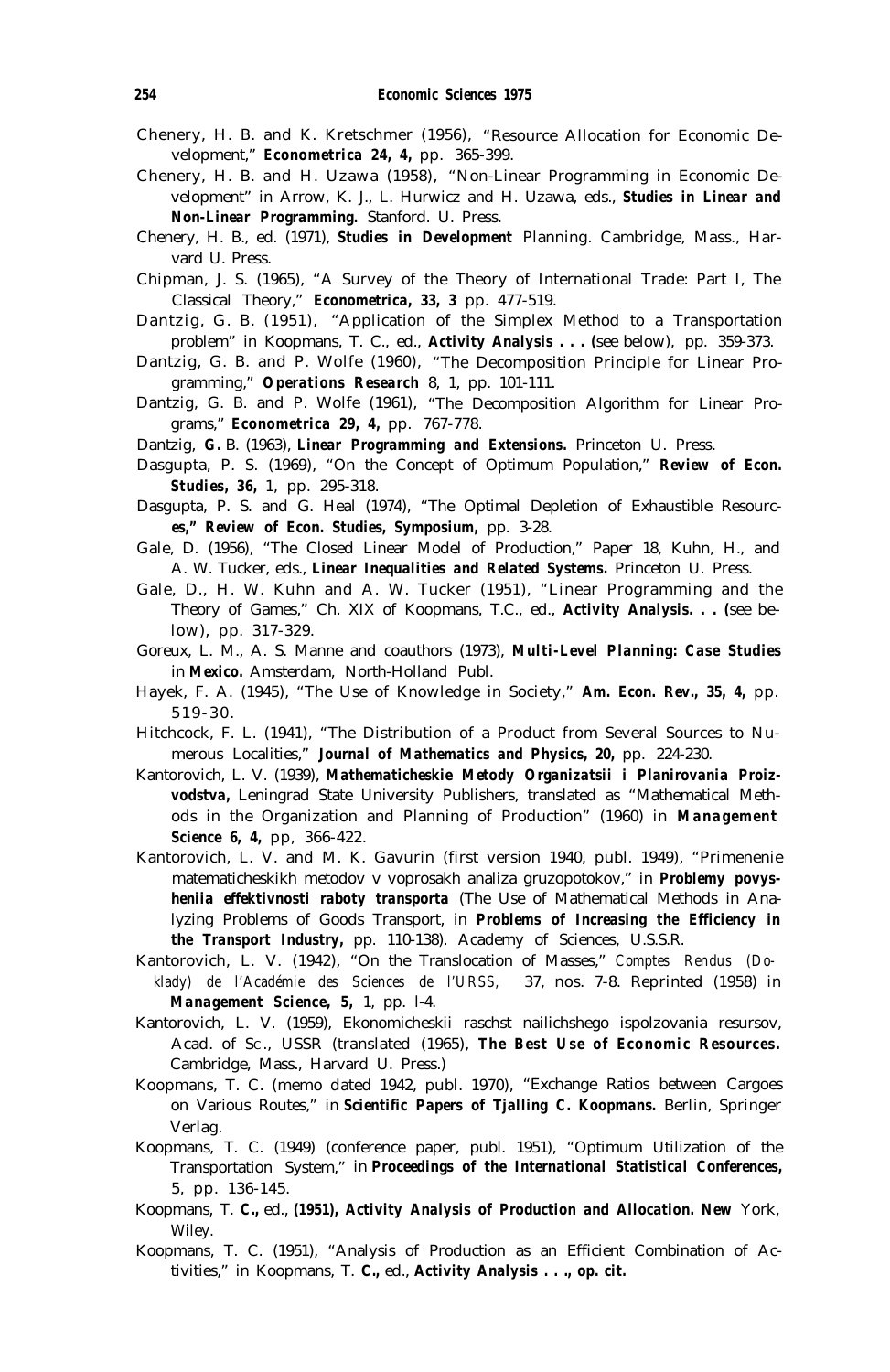- Koopmans, T. C. and S. Reiter ( 1951) , "A Model of Transportation," in Koopmans, T. *C.,* ed., *Activity Analysis . . . , op. cit.,* pp. 222-259.
- Koopmans, T. C. (1957), *Three Essays on the State of Economic Science.* New York, McGraw-Hill.
- Koopmans, T. C. and A. F. Bausch (1959), "Selected Topics in Economics Involving Mathematical Reasoning," *SIAM Review,* **1, 2,** pp. 79-148.
- Koopmans, T. C. (1960), "Stationary Ordinal Utility and Impatience," *Econometrica* 28, 2, pp. 287-309.
- Koopmans, T. C., P. A. Diamond, and R. E. Williamson (1964), "Stationary Utility and Time Perspective," *Econometrica, 32,* 1-2, pp. 82-100.
- Koopmans, T. C. (1965), "On the Concept of Optimal Economic Growth," in *The Econometric Approach to Development Planning,* Pontif. Acad. Sc. Scripta Varia 28, pp. 225-300; reissued North-Holland Publ. (1966).
- Koopmans, T. C. (1967), "Intertemporal Distribution and 'Optimal' Aggregate Economic Growth," in Fellner *et al., Ten Economic Studies in the Tradition of Irving Fisher,* pp. 95-126. New York, Wiley.
- Koopmans, T. C. (1973), "Economic Growth and Exhaustible Resources," in Bos, H. C., H. Linneman, and P. de Wolff, eds., *Economic Structure and Development,* Essays in Honour of Jan Tinbergen, pp. 239-255. Amsterdam, North Holland Publ.
- Kornai, J. and Th. Liptak (1962, 1965), "Two-Level Planning," 'duplicated', in Hungarian; *Econometrica, 33,* 1, pp. 141-169.
- Kornai, J. (1967), *Mathematical Planning of Structural Decisions*. Budapest, Hungarian Academy of Sciences.
- Kuhn, H. W. and A. W. Tucker (1959), "Nonlinear Programming," in Neyman, J., ed., *Proc. Second Berkely Symposium on Math. Stat. and Probability,* Berkeley, pp. 481-492 .
- Lange, O. (1936), "On the Economic Theory of Socialism," *Review of Econ. Studies, 4,* 1 and 2, pp. 53-71, 123-142. Repr. in Lippincott, B., ed., *On the Economic Theory of Socialism* (1938). Minneapolis, U. of Minnesota Press.
- Leontief, W. W. (1936), "Quantitative Input and Output Relations in the Economic System of the United States," *Review of Econ. Statistics, 18, 3,* pp. 105-125.
- Leontief, W.W. (1941), *The Structure of American Economy*, *1919-1939.* Oxford U. Press.
- Lerner, A. P. (1937), "Statics and Dynamics in Socialist Economics," *Economic Journal,* 47, 2, pp. 253-270.
- Lerner, A. P. (1938), "Theory and Practice in Socialist Economics," *Review of Econ. Studies, 6,* 1, pp. 71-75.
- Malinvaud, E. (1965), "Croissances optimales dans un modéle macroéconomique," in *The Econometric Approach* , see Koopmans (1965).
- Malinvaud, E. (1967), "Decentralized Procedures for Planning," in Malinvaud, E. and M. O. L. Bacharach, eds., *Activity Analysis in the Theory of Growth and Planning.* London, Macmillan; New York, St. Martin's Press.
- Manne, A. S. and H. Markowitz, eds. (1963), *Studies in Process Analysis, New* York, Wiley.
- Manne, A. S. and coauthors (1967), *Investments for Capacity Expansion: Size, Location, and Time-Phasing.* Cambridge, Mass., M.I.T. Press.
- Manne, A. S. (1970), "Sufficient Conditions for Optimality in an Infinite Hirozon Development Plan," Econometrica 38, 1, pp. 18-38.
- Massé, P. and R. Gibrat (1957), "Application of Linear Programming to Investments in the Electric Power Industry," *Management Science* 3, 2, pp. 149-166.
- Meade, J. E. (1955), *Trade and Welfare,* Oxford U. Press.
- von Neumann, J. (1936), "Uber ein Gkonomisches Gleichungsystem und eine Verallgemeinerung des Brouwerschen Fixpunktsatzes, " in Menger, K., ed., *Ergebnisse eines mathematischen Kolloquiums,* no 8. Translated as "A Model of General Equilibrium," *Review of Econ. Studies* 13, 1. pp. l-9 (1945).